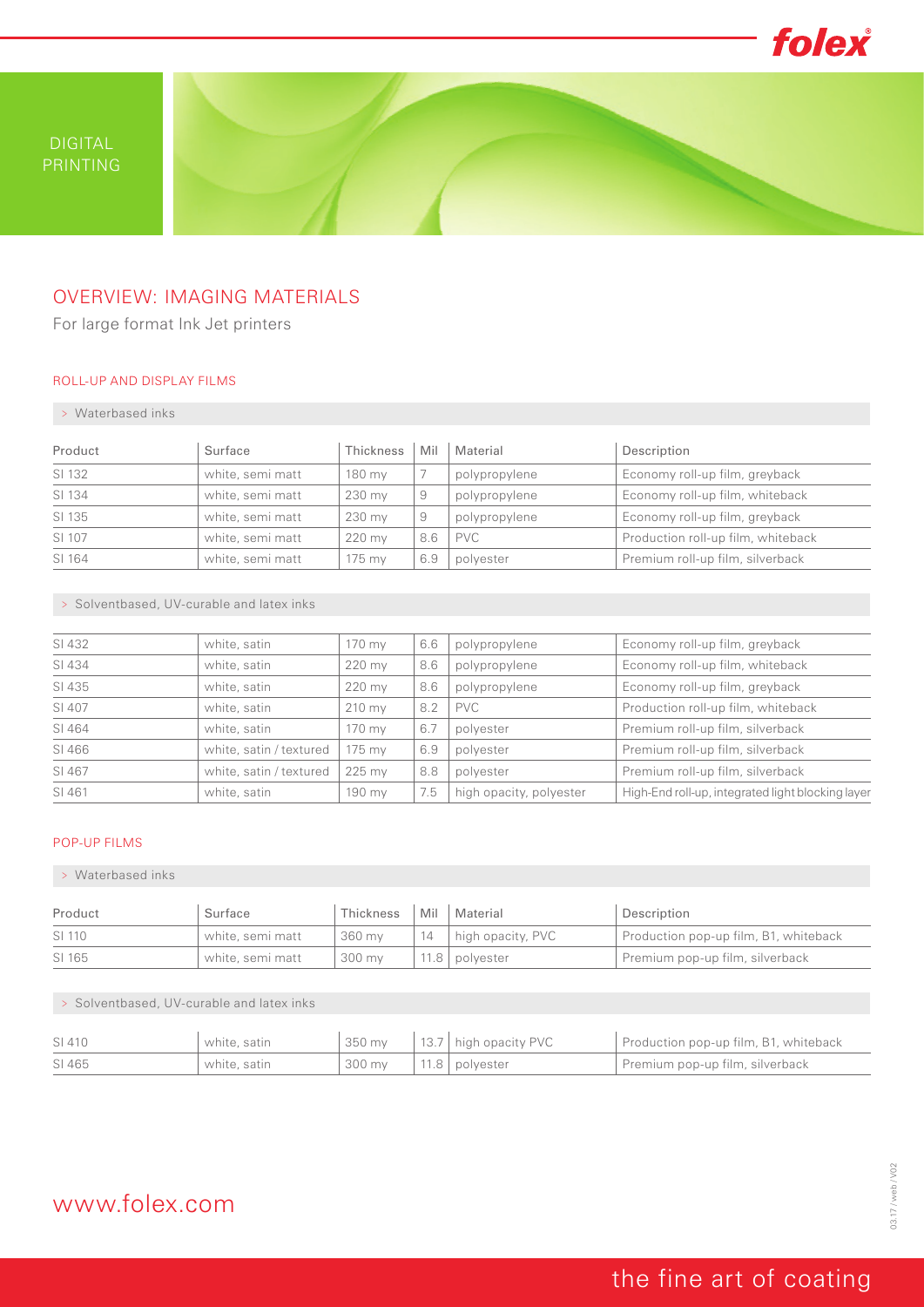

### CANVAS / FINE ART PAPER

#### > Waterbased inks

| Product                | Surface          | Thickness | Mil   | Material                        | Description                         |
|------------------------|------------------|-----------|-------|---------------------------------|-------------------------------------|
| SI 171                 | white, semi matt | 360 gsm   | 14    | 100% cotton, 2:1                | Premium artist canvas, natural back |
| SI 173                 | white, semi matt | 360 gsm   | 14    | polycotton, 1:1                 | Premium artist canvas, natural back |
| Folajet Canvas P       | natural, matt    | 320 gsm   | 12.5' | polycotton, 1:1                 | High-End artist canvas, brownback   |
| Fine Art Paper Contour | white, matt      | 310 gsm   | 12.2  | 100% cellulose                  | Premium fine art paper              |
| Fine Art Paper Photo   | white, matt      | 310 gsm   |       | 12.2 75% linters, 25% cellulose | Premium fine art paper              |

> Solventbased, UV-curable and latex inks

| SI 471                                | white, satin     |         | $350$ gsm $\left  13.7 \right $ 100% cotton, 2:1         | Premium artist canvas, natural back |
|---------------------------------------|------------------|---------|----------------------------------------------------------|-------------------------------------|
| SI 453                                | white, semi matt |         | $350$ gsm   13.7   polycotton, 1:1                       | Premium artist canvas, natural back |
| Fine Art Paper Photo ES   pearl white |                  | 310 gsm | 12.2 75% linters, 25% cellulose   Premium fine art paper |                                     |

#### BACKLIT FILMS

#### > Waterbased inks

| Product                    | Surface                         | Thickness   Mil   Material |     |             | Description                      |
|----------------------------|---------------------------------|----------------------------|-----|-------------|----------------------------------|
| DIALUX <sup>®</sup> SI 128 | translucent, semi matt   215 my |                            | 8.4 | , polyester | Premium backlit, diffusion layer |
| Folaiet Backlit            | translucent, semi matt   125 my |                            |     | polyester   | Premium backlit, diffusion layer |

> Solventbased, UV-curable and latex inks

| DIALUX <sup>®</sup> SI 438 | translucent, satin  | 190 mv | 7.5 | polvester | Production backlit, UV-curable<br>and latex inks only |
|----------------------------|---------------------|--------|-----|-----------|-------------------------------------------------------|
| DIALUX <sup>®</sup> SI 218 | translucent, glossy | 190 mv | 7.5 | polyester | Premium backlit, diffusion layer                      |
| DIALUX <sup>®</sup> SI 418 | translucent, satin  | 195 mv | 7.6 | polvester | Premium backlit, diffusion layer                      |
| DIALUX <sup>®</sup> SI 428 | translucent, satin  | 150 mv | 5.9 | polvester | Premium backlit, diffusion layer                      |
| DIALUX <sup>®</sup> SI 448 | translucent, satin  | 220 mv | 8.6 | polvester | Premium backlit, quick-dry, diffusion layer           |

#### SELF-ADHESIVE FILMS

#### > Waterbased inks

| Product     | Surface            | Thickness        | Mil | Material                 | Description                         |
|-------------|--------------------|------------------|-----|--------------------------|-------------------------------------|
| SPMR        | white, semi matt   | $100 \text{ my}$ | 4   | removable, polypropylene | Economy, self-adhesive              |
| <b>SIVC</b> | white, semi matt   | 130 my           | 5   | permanent, PVC           | Premium vinyl, self-adhesive, B1    |
| <b>SIVN</b> | nano white, glossy | 130 my           | 5   | permanent, PVC           | High-End Foto vinyl, self-adhesive  |
| SIVW        | white, glossy      | $110$ mv         | 4.3 | permanent, PVC           | High-End photo vinyl, self-adhesive |
| <b>SIVK</b> | clear, glossy      | $110 \text{ my}$ | 4.3 | semi-permanent, PVC      | High-End photo vinyl, self-adhesive |

> Solventbased, UV curable and latex inks

| Tack S CL                |                                             |  | crystal clear, glossy   95 my   3.7   ultra removable, polyester   Premium, self-adhesive |                         |
|--------------------------|---------------------------------------------|--|-------------------------------------------------------------------------------------------|-------------------------|
| DIALUX <sup>®</sup> SIGS | $\vert$ crystal clear, glossy $\vert$ 95 my |  | $\vert$ 3.7 $\vert$ removable, polyester                                                  | High-End, self-adhesive |

#### > UV-curable inks

| DIALUX <sup>®</sup> SIGUV | $\vert$ crystal clear, glossy $\vert$ 75 my |  | 3 removable, polyester                                       | Production, self-adhesive |
|---------------------------|---------------------------------------------|--|--------------------------------------------------------------|---------------------------|
| Tack UV CL                | $\vert$ crystal clear, glossy $\vert$ 75 my |  | 3    ultra removable, polyester    Production, self-adhesive |                           |

# the fine art of coating